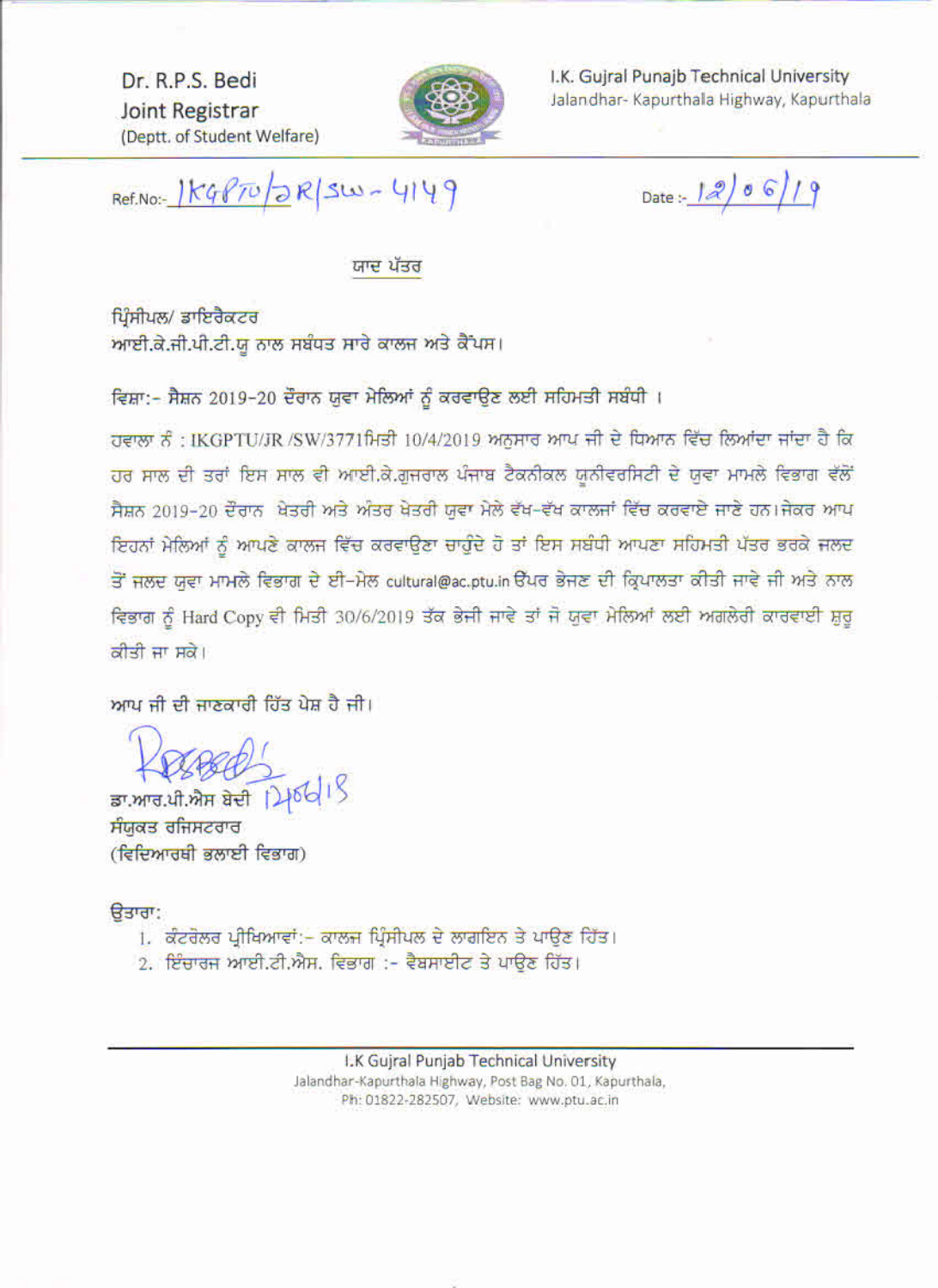Dr. R.P.S. Bedi **Joint Registrar** (Deptt. of Student Welfare)



I.K. Gujral Punajb Technical University Jalandhar- Kapurthala Highway, Kapurthala Phone No. 9478098007

Ref.No :- TKGPTU/JR/SW/3771

Date:-  $10 - 04 - 1019$ 

ਪਿੰਸੀਪਲ/ ਡਾਇਰੈਕਟਰ ਆਈ.ਕੇ.ਜੀ.ਪੀ.ਟੀ.ਯੂ ਨਾਲ ਸਬੰਧਤ ਸਾਰੇ ਕਾਲਜ ਅਤੇ Campuses

ਵਿਸ਼ਾ:- ਸੈਸ਼ਨ 2019-20 ਦੋਰਾਨ ਯੁਵਾ ਮੇਲਿਆ ਨੂੰ ਕਰਵਾਉਣ ਲਈ ਸਹਿਮਤੀ ਸਬੰਧੀ।

ਸ਼ੀਮਾਨ/ਸ਼੍ਰੀਮਤੀ ਜੀ,

ਉਪਰੋਕਤ ਵਿਸ਼ੇ ਦੇ ਸਬੰਧ ਵਿੱਚ ਆਪ ਜੀ ਦੇ ਧਿਆਨ ਵਿੱਚ ਲਿਆਂਦਾ ਜਾਂਦਾ ਹੈ ਕਿ ਹਰ ਸਾਲ ਦੀ ਤਰ੍ਹਾਂ ਇਸ ਸਾਲ ਵੀ ਆਈ.ਕੇ.ਗੁਜਰਾਲ ਪੰਜਾਬ ਟੈਕਨੀਕਲ ਯੂਨੀਵਰਸਿਟੀ ਦੇ ਯੁਵਾ ਮਾਮਲੇ ਵਿਭਾਗ ਦੁਆਰਾ ਸੈਸ਼ਨ 2019-20 ਦੋਰਾਨ ਖੇਤਰੀ ਅਤੇ ਅੰਤਰ ਖੇਤਰੀ ਯੁਵਾ ਮੇਲੇ ਵੱਖ-ਵੱਖ ਕਾਲਜਾਂ ਵਿੱਚ ਕਰਵਾਏ ਜਾਣੇ ਹਨ। ਜੇਕਰ ਆਪ ਇਹਨਾਂ ਮੇਲਿਆਂ ਨੂੰ ਸ ਆਪਣੇ ਕਾਲਜ ਦੇ ਕੈਂਪਸ ਵਿੱਚ ਕਰਵਾਉਣਾ ਚਾਹੁੰਦੇ ਹੋ ਤਾਂ ਇਸ ਸਬੰਧੀ ਨਾਲ ਨੱਥੀ ਸਹਿਮਤੀ ਪੱਤਰ ਭਰਕੇ ਜਲਦ ਤੋਂ ਜਲਦ ਯੁਵਾ ਮਾਮਲੇ ਵਿਭਾਗ ਦੇ ਈ-ਮੇਲ Cultural@ptu.ac.in ਉਪਰ ਭੇਜਣ ਦੀ ਕ੍ਰਿਪਾਲਤਾ ਕੀਤੀ ਜਾਵੇ ਜੀ ਅਤੇ ਨਾਲ ਹੀ ਵਿਭਾਗ ਨੂੰ ਪੱਤਰ ਦੀ Hard Copy ਵੀ ਭੇਜੀ ਜਾਵੇ ਤਾ ਜੋ ਯੁਵਾ ਮੇਲਿਆਂ ਲਈ ਅਗਲੇਰੀ ਕਾਰਵਾਈ ਸ਼ੁਰੂ ਕੀਤੀ ਜਾ ਸਕੇ।ਇਸ ਸਬੰਧੀ ਜਾਣਕਾਰੀ ਲਈ ਸ਼੍ਰੀ ਸੁਮੀਰ ਸ਼ਰਮਾ ਸਹਾਇਕ ਨਿਰਦੇਸ਼ਕ ਯੁਵਾ ਮਾਮਲੇ ਵਿਭਾਗ ਨਾਲ 94780-98115 ਤੇ ਸਪੰਰਕ ਕੀਤਾ ਜਾ ਸਕਦਾ ਹੈ।

ਸਚਨਾ ਅਤੇ ਅਗਲੇਰੀ ਕਾਰਵਾਈ ਹਿੱਤ ਪੇਸ਼ ਹੈ ਜੀ।

ਡਾ.ਆਰ.ਪੀ.ਐਸ ਬੇਦੀ | b| |

ਸੰਯੁਕਤ ਰਜਿਸਟਰਾਰ (ਵਿਦਿਆਰਥੀ ਭਲਾਈ ਵਿਭਾਗ)

ੳਤਾਰਾ:

- 1. ਕੰਟਰੋਲਰ ਪ੍ਰੀਖਿਆਵਾਂ:- ਕਾਲਜ ਪ੍ਰਿੰਸੀਪਲ ਦੇ ਲਾਗਇਨ ਤੇ ਪਾਉਣ ਹਿੱਤ।
- 2. ਇੰਚਾਰਜ ਆਈ.ਟੀ.ਐਸ. ਵਿਭਾਗ :- ਵੈਬਸਾਈਟ ਤੇ ਪਾਉਣ ਹਿੱਤ।

I.K Gujral Punjab Technical University Jalandhar-Kapurthala Highway, Post Bag No. 01, Kapurthala, Ph: 01822-662507, Website: www.ptu.ac.in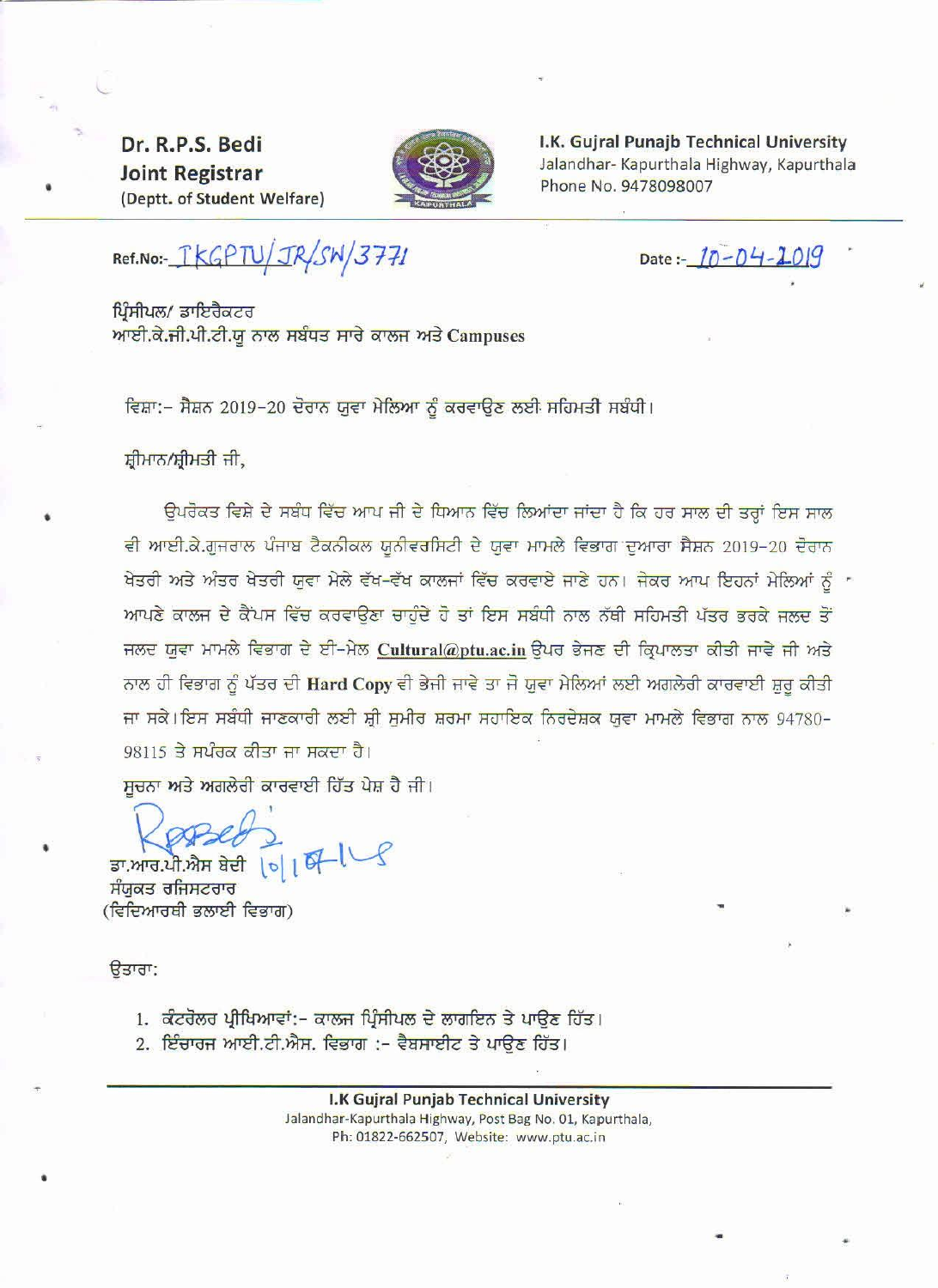## I. K. GUJRAL Punjab Technical University

## **Department of Youth Affairs**

|                                          |                                                                | <b>Consent for Hosting Zonal or Inter Zonal Youth Festival for the Session 2019-20</b> |
|------------------------------------------|----------------------------------------------------------------|----------------------------------------------------------------------------------------|
| 1.                                       | Name of the College/Institute                                  |                                                                                        |
| 2.                                       | <b>Consent for ZONAL or INTER-</b><br><b>ZONAL</b>             |                                                                                        |
| 3.                                       | Name of Principal/Director<br>Phone No & E-mail Id:            |                                                                                        |
| 4.                                       | Name of Cultural Coordinator<br>Phone No & E-mail Id:          |                                                                                        |
| 5.                                       | Detail of Venues (with Approx.<br>Capacity)                    |                                                                                        |
|                                          | No. of Auditorium<br>a)                                        | ----------------------------(with Approx. Capacity)----------------------------        |
|                                          | No. of Amphitheatre/Open<br>b)<br>Air Theatre                  | ----------------------------(with Approx. Capacity)----------------------------        |
|                                          | No. of Conference Hall<br>c)                                   | ----------------------------(with Approx. Capacity)-----------------------------       |
|                                          | No. of Big Halls<br>$\rm d$                                    | ----------------------------(with Approx. Capacity)-----------------------------       |
|                                          | No. of Open Stage<br>e)                                        | ----------------------------(with Approx. Capacity)-----------------------------       |
| 6.                                       | Details of Accommodation for                                   |                                                                                        |
|                                          | Students & Officials (M/F)                                     |                                                                                        |
|                                          | <b>Male Students</b><br>a)                                     | -----------------------------(with Approx. Accommodation)----------------------        |
|                                          | <b>Female Students</b><br>b)                                   | ----------------------------(with Approx. Accommodation)---------------------          |
|                                          | Male Officials<br>$\mathbf{c}$ )                               | ----------------------------(with Approx. Accommodation)---------------------          |
|                                          | Female Officials<br>d)                                         | ----------------------------(with Approx. Accommodation)---------------------          |
|                                          | e) Guest/Judges (M/F)                                          | ----------------------------(with Approx. Accommodation)----------------------         |
| 7.                                       | Description of Food arrangements                               |                                                                                        |
|                                          | for participating teams & officials                            |                                                                                        |
| 8.                                       | Details of the Local Transport for                             |                                                                                        |
|                                          | Teams/Officials/Judges                                         |                                                                                        |
| 9.                                       | Arrangements for                                               |                                                                                        |
|                                          | Lights/Sound/Stage/Computer/                                   |                                                                                        |
|                                          | Power Backup/Projector/Generator                               |                                                                                        |
| 10.                                      | <b>Security Arrangements</b>                                   |                                                                                        |
| 11.                                      | Please mention use of mass media<br>for giving wider publicity |                                                                                        |
|                                          | regarding Youth Festival                                       |                                                                                        |
| 12.                                      | Sponsorship                                                    |                                                                                        |
| 13.                                      | Any other information                                          |                                                                                        |
| <b>Signature of Cultural Coordinator</b> |                                                                | <b>Signature of Principal/Director</b>                                                 |

**(With Stamp)**